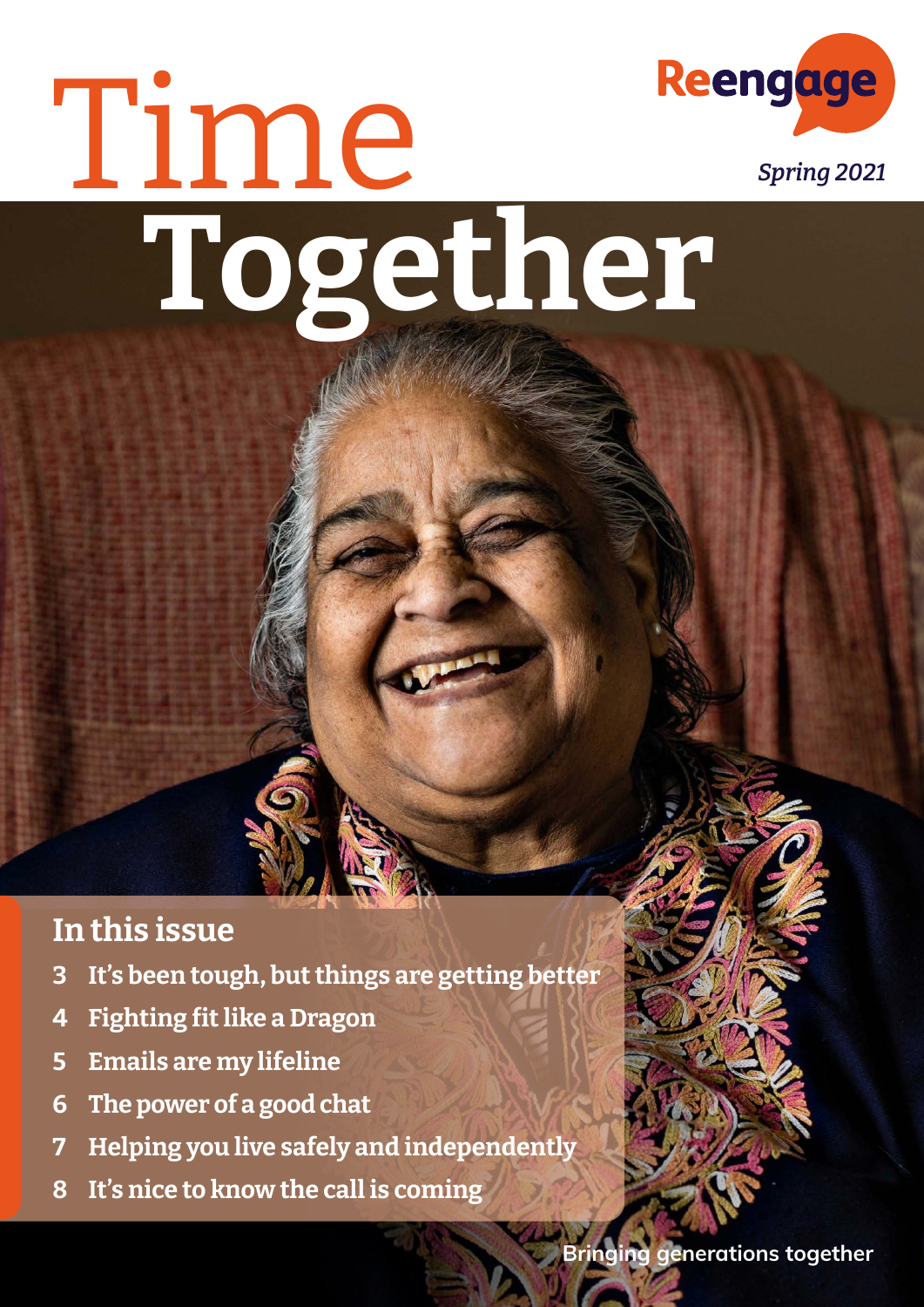# <span id="page-1-0"></span>Welcome

I know some of you have had a dreadful time over the past few months and sincerely hope you're feeling more hopeful now restrictions are lifting, and summer is on the way.

In this issue, our cover star, Chitra, talks openly about her difficult year, and the small acts of kindness that have helped her through.



Chitra also tells us how she can't wait to attend her local Re-engage tea party again and I'm sure many of you in our tea party groups feel the same. We're keen for you to be able to meet again too, once the government where you live says it's safe and your volunteers are ready. I'm sure your wonderful reunions will be worth the wait.

In the meantime, we're celebrating a whole year of call companions and I'm thrilled that almost 2,000 of you are now enjoying a new, supportive friendship as a result. We ask one of our very first matches, Richard and Beth, about their year of chats on page 8.

We know the lockdown has encouraged more older people to get online and we'd love to know your experience of this so we can tailor our support accordingly. Please do let us know by completing the 'Meryl's Memo' insert and posting it back to us in the envelope provided.

And if you're in need of inspiration to get online, you must read our interview with the resourceful Joy on page 5 who, at 90, routinely uses email, text and plays online Scrabble.

I hope you enjoy the read.

uyl 1

**Meryl Davies chief executive, Re-engage**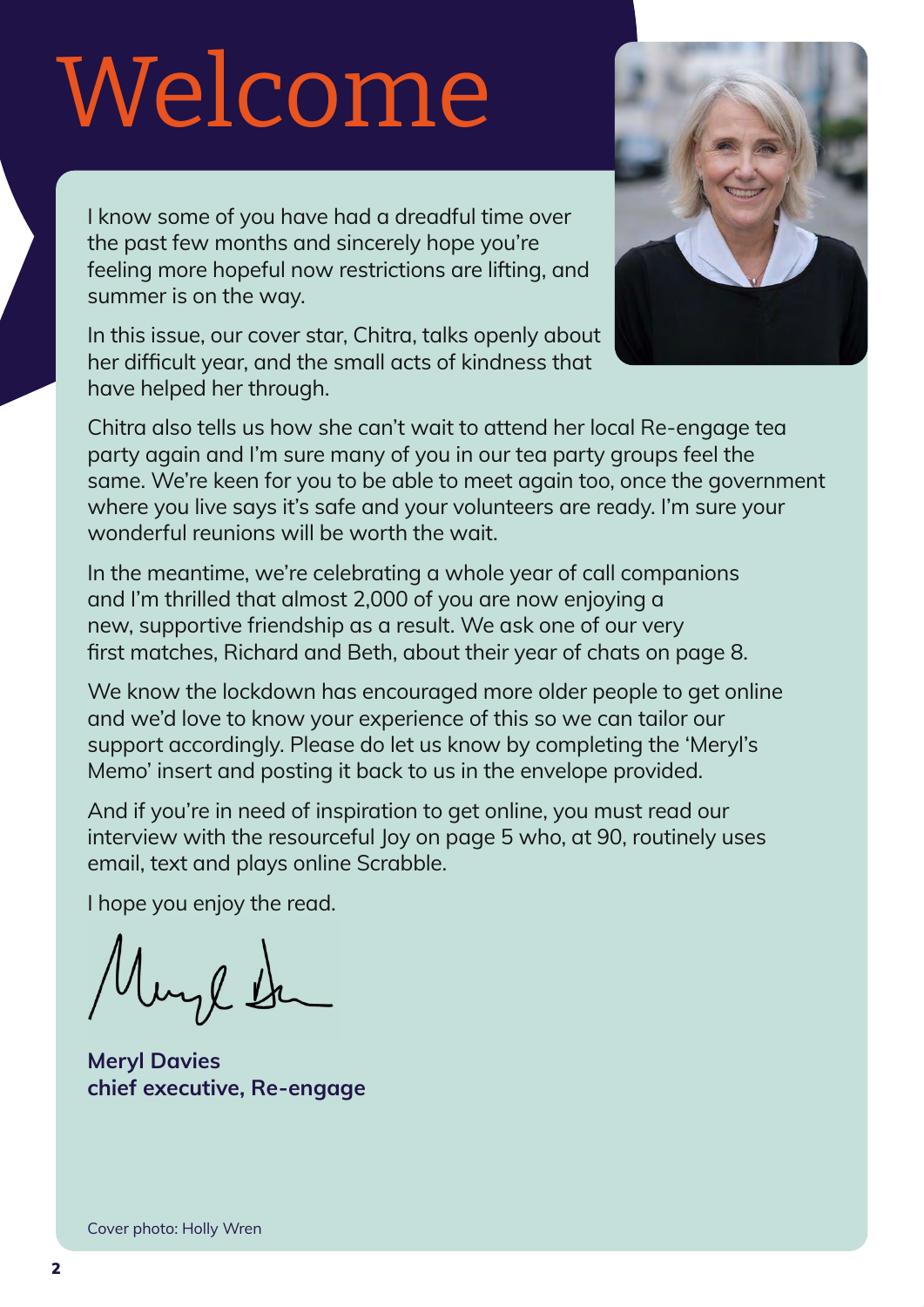### **"It's been tough, but things are getting better"**

Our cover star, Chitra, 79, reflects on a year of lockdown.



*Chitra with Miran, centre, enjoying a tea party two years ago.*

I came to England from Trinidad in the '60s as an independent young woman. I never thought I would get married, but in the end I did. At first, I kept my own surname but then got fed up with it and thought, 'I've married the man, I might as well take his name!'

My husband was a lovely, lovely man. We were married for just 15 years and I've been a widow for 35.

I'm in sheltered accommodation now, totally independent, but there's a manager to call on if I ever need help. Every morning she phones to ask me how I am, which is just lovely.

Sometimes hers is the only voice I hear all day. There are other residents around but the lockdown has kept us apart.

When we went into lockdown last year, I lost myself for a while. I've been in and out of hospital with heart problems, so it's been hard. But as my darling ma used to say, 'Old age, no complaints!'

And things are getting better. I've had my Covid jabs and my nephew and niece visit me now. I should be able to have lunch in my niece's garden soon, and watch the foxes and squirrels.

I'm also looking forward to the tea parties starting again. I really miss them. I'm lucky because my Re-engage volunteer, Miran, always keeps in touch with me. It's a joy to chat to her. It's been a tough year, but I really am very well looked after.

**Re-engage volunteer Miran says,** "Keeping in touch has helped us all through the past year. In our group, we've been chatting over the phone and sending cards. Anything to stay 'close' and show everyone they haven't been forgotten.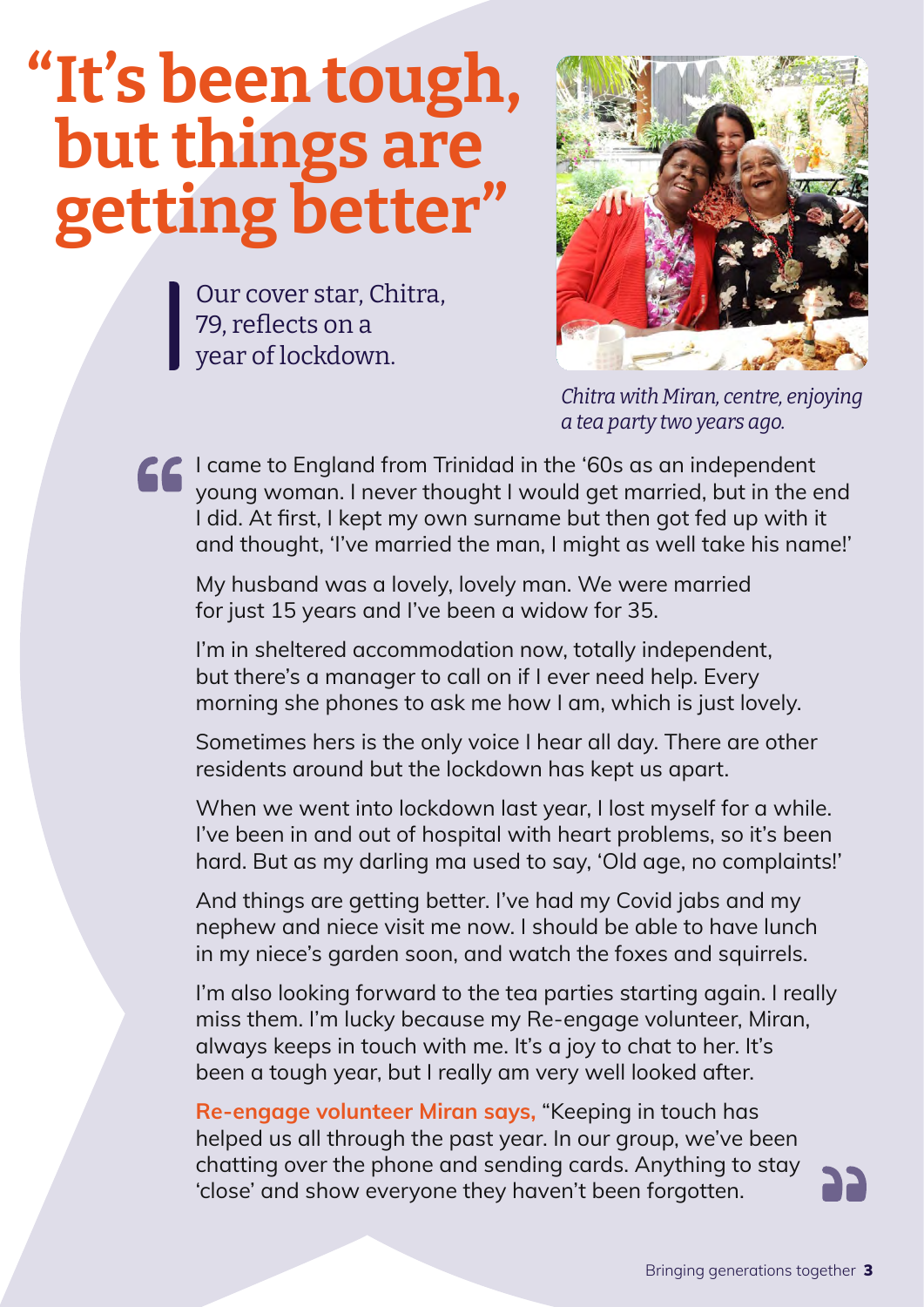## **Fighting fitlike a Dragon**

We're running new exercise groups for older people in Wales in partnership with professional rugby team, Dragons. Fitness coach, Gareth Sullivan, shares more.

#### **What are the groups like and what's your role?**

I'm a professional coach for Welsh rugby team, Dragons, and run the general fitness group for Re-engage in Wales.

For now, all our classes are online because of government restrictions, but we're hoping to move to face-to-face classes as soon as it's safe to do so. We'll continue running online classes too.

#### **What are the benefits?**

People come to make friends and share common interests.

And then of course there are the physical benefits. Our classes focus on the muscles we use every day so that day-to-day activities such as walking up and down stairs or pouring the kettle become easier.

### **What are your top tips for keeping fit in older age?**

My first tip would be that you should try to remain mobile. If you can, try to make sure that you are active between five to six times a day, for at least five minutes.

This could include simple arm strengthening exercises. Start by holding a can of beans in one hand

and gently lift it to your shoulder, bending your elbow, before slowly lowering your arm again.

Carefully walking up and down the stairs a couple of times can be a great form of exercise. Gently stretching your limbs is equally important.

My second tip would be to drink plenty of water throughout the day and finally, to try to get some fresh air every day. The mind and the body work in sync and just taking in fresh air will make you feel better overall.

**If you live in Wales and would like to join our exercise groups, call us on 02922 801 802 or 02922 790 147.**

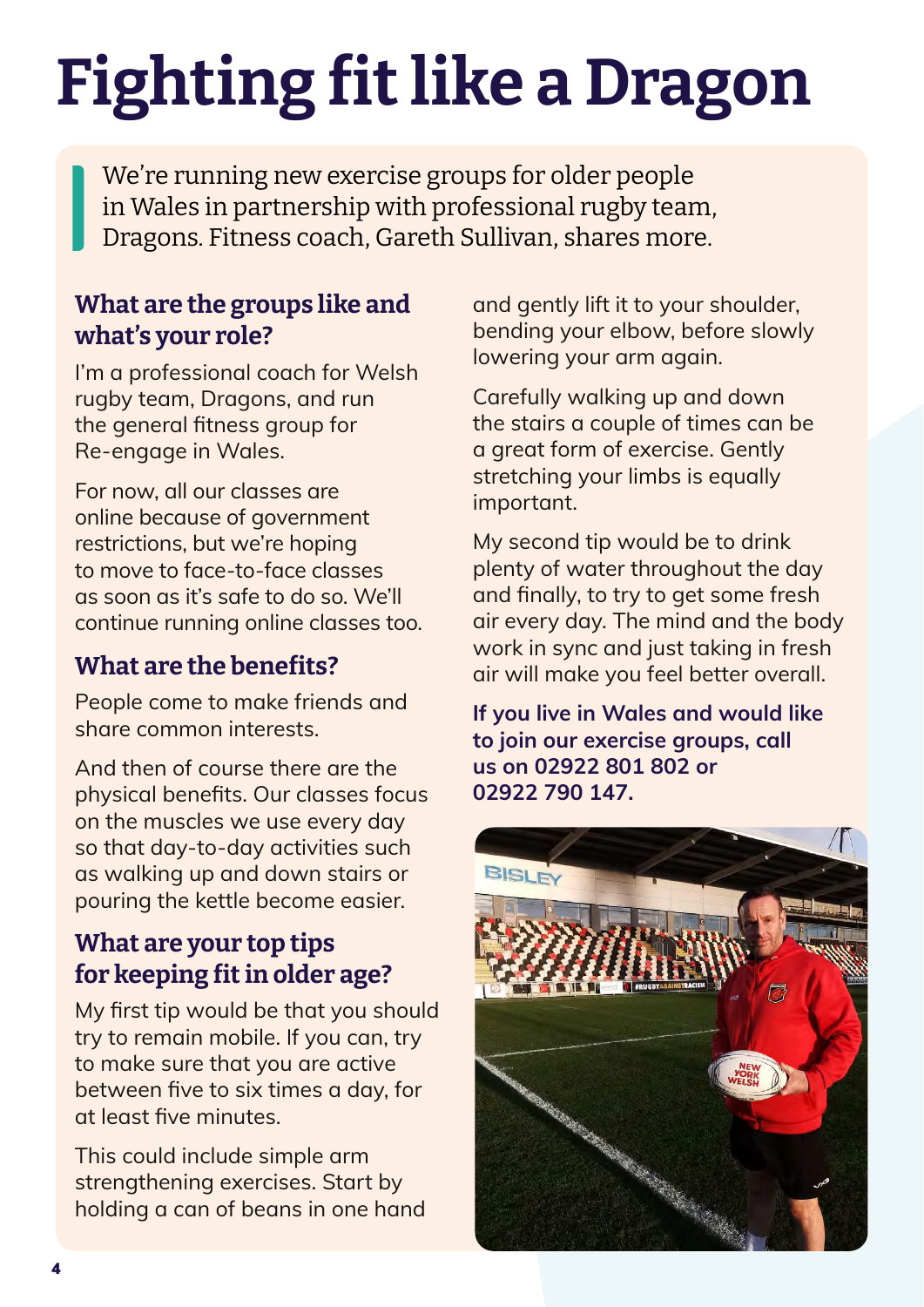*Joy, right, at a tea party before the lockdown.*

### **"Emails are my lifeline"**

Despite turning 91 soon, Joy, from London, uses the internet to stay connected.

I was evacuated during the war and sent to Wales to live on a farm. Even though I was only nine, I enjoyed it. The weekly highlight was queuing up with the locals to buy chips!

> Maybe the experience of being away made me more brave. After the war, as a teenager I travelled with a friend to the first ever Edinburgh festival. I met my future husband there.

> I've been on my own now for 11 years. Life can be lonely at times, especially in lockdown. My daughter lives out of town, though she's in contact, as are my two lovely grandsons.

Going to my first tea party was the best thing I ever did. The volunteers are so lovely. They keep in touch, and I chat to some of the other guests too.

Apart from that, I've got my iPad and my mobile phone. I play scrabble on my iPad. My eyesight is failing, so I can't read anymore. Instead, I send

loads of emails. That's my lifeline – emails and the phone. And I watch Sunday Mass online.

I learnt how to use the computer after my husband died. I thought, 'This is a lonely life. I can't sit here and expect people to come and see me. I have to *do* something.' I joined a centre where they taught me computer skills. I know the basics now and even made an online Christmas card last year.

I've really missed being able to go to the hairdressers in the lockdown. I'd normally have a whole day there because the girls are good company.

A while ago, I told them I wouldn't be able to come anymore as I needed transport. They said, 'We'll come and pick you up.' So that was that.

People like my Re-engage volunteers and those girls, they really are the best.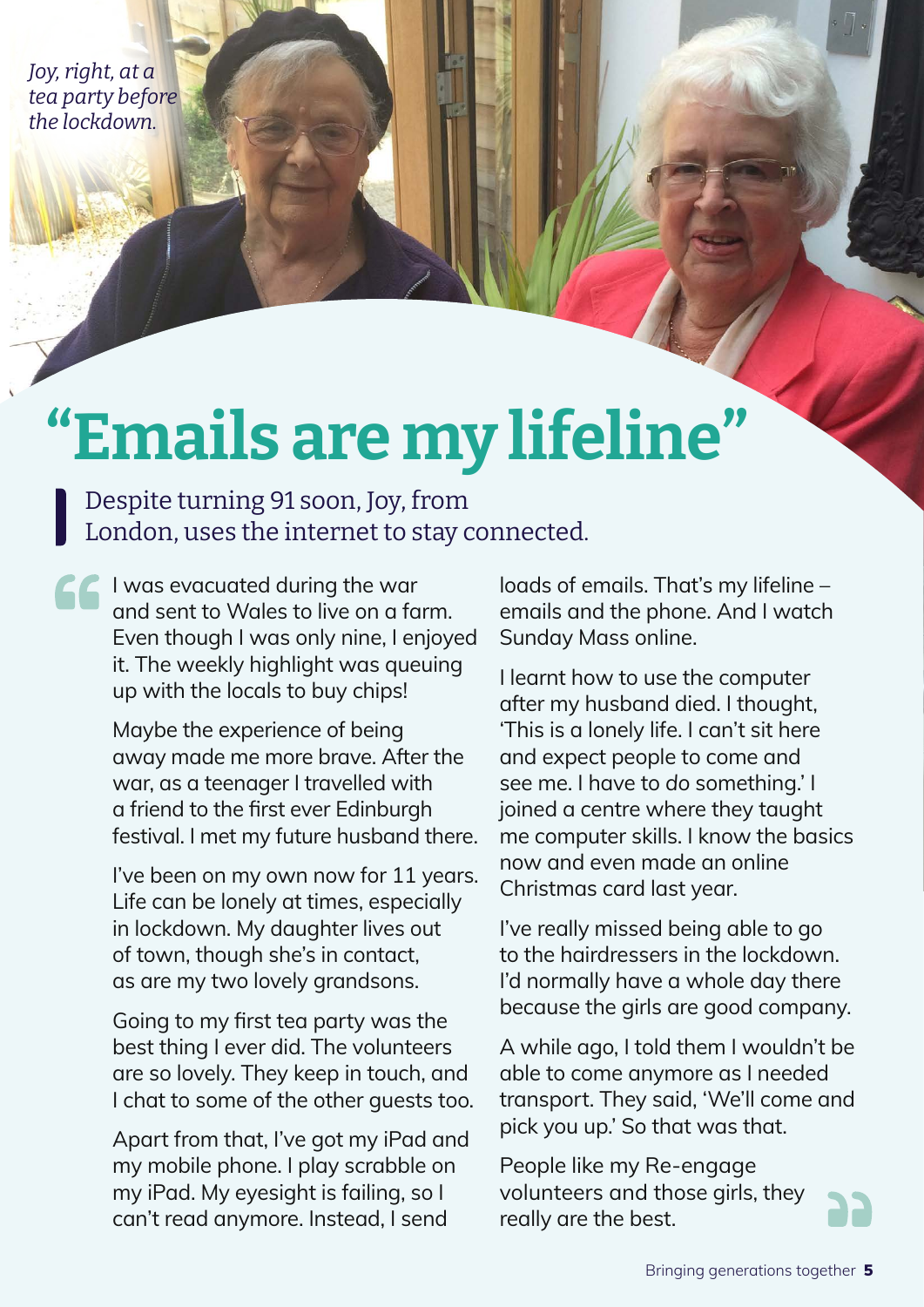### <span id="page-5-0"></span>**The power of a good chat**



**We asked those of you with a call companion about your experience:**



**of you said the calls give you something to look forward to.**



**said the calls make you feel happier.**



**said being part of Re-engage has a positive impact on your life.**

**Would you like a call companion? Phone us on 0800 716 543 to sign up.** Lisa Belletty, from our valued partner, People's Postcode Lottery, says our work has never been more needed.

A few years ago, I was lucky enough to get chatting to a vivacious lady in her 70s over a slice of cake.

Players of People's Postcode Lottery have supported Re-engage since 2017 and we'd taken the opportunity to celebrate our partnership by hosting a tea party at our office in Edinburgh.

As we chatted, I discovered just how much we had in common. We were from the same area of London and we had both moved to another city. We both missed our families.

That was three years ago, and I still remember the sense of connection as if it were yesterday.

Since 2017, £1.4 million in funding from players of People's Postcode Lottery has made it possible for Re-engage to help more and more older people stay connected.

We feel proud that this support has meant so many of you have been able to enjoy regular phone calls from Re-engage volunteers throughout the lockdown. Human connections have never meant more.

My tea party experience showed me just how powerful a good chat can be. I really hope your phone calls are giving you a boost. If I've learnt anything from the current crisis, it's how precious these moments of connection really are.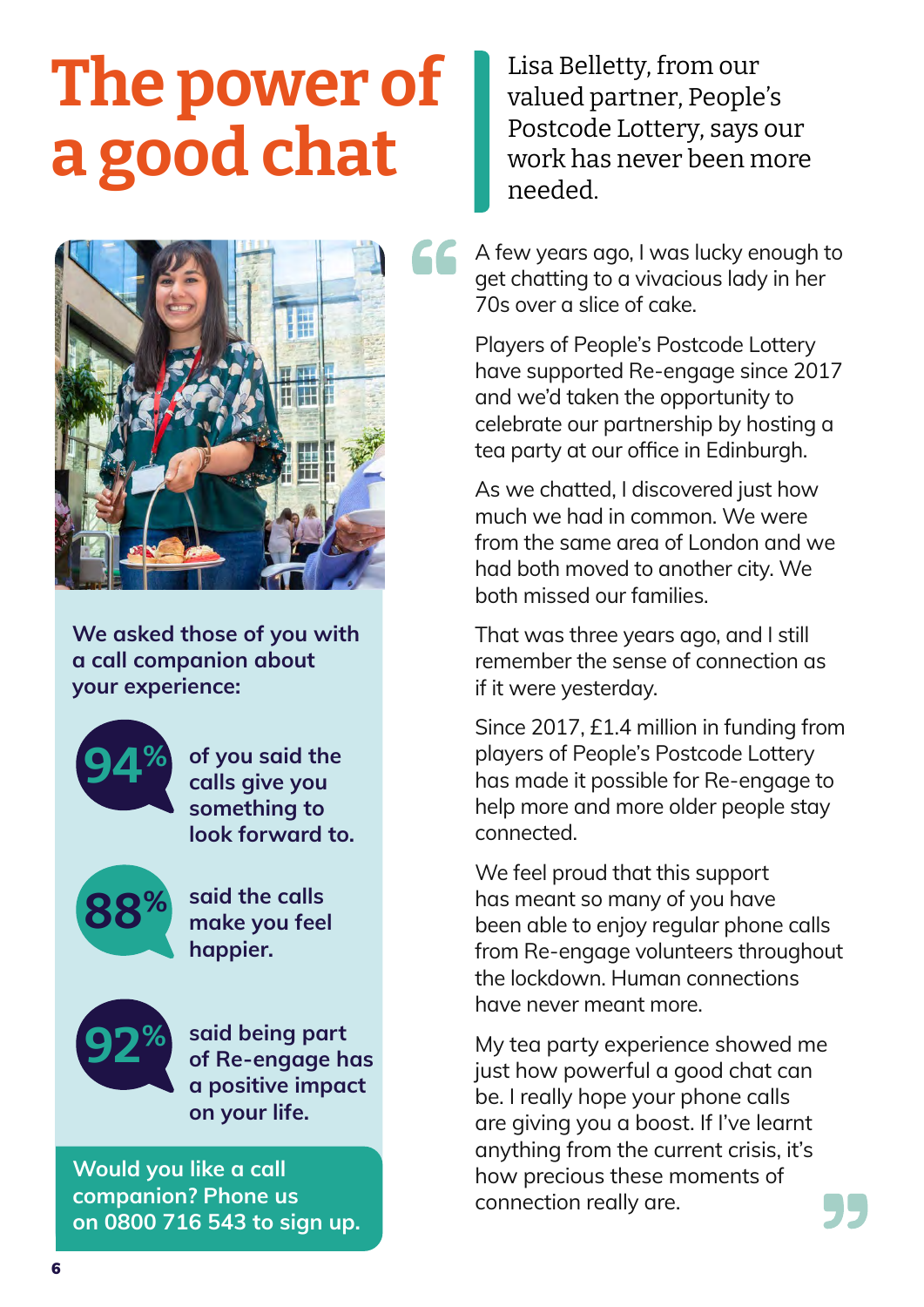### **Helping you live safely and independently**

#### <span id="page-6-0"></span>**Are you concerned about living on your own? Many older people find it a worry and like to know that help is there, should anything happen.**

For over 30 years, our new partner Doro Care has been helping tens of thousands of people across the UK live at home independently thanks to its personal alarm service. Eldercare (a Doro Company) is one of the country's leading and longest-established personal alarm service providers.

Doro's service also comes with free expert care advice to give added reassurance to you and your family.

One of their customers, Bill, who's 79 and lives alone, approached Doro after he fell while he was gardening. He was unable to get back up and lay in the garden for over three hours until his neighbour heard his cries for help.

Following a short hospital stay, Bill returned home but was very reluctant to go into the garden in case he fell again. His family were concerned that he was losing his confidence and independence.

Doro provided Bill with a personal alarm so that if he falls or needs help, he simply presses the button and they will make sure someone is soon with him.

This has made Bill feel much safer and more confident and he hopes to continue gardening for many years to come.

**Doro is offering an exclusive discount for their personal alarm service to Time Together readers. To receive your first four weeks monitoring for free, quote the discount code RE4 when you order over the phone or online.**

**Doro's personal alarm service starts from less than £2.30 per week and includes access to free expert care advice. Find out more at 0345 603 4576 or visit [www.eldercare.co.uk/shop](http://www.eldercare.co.uk/shop).**